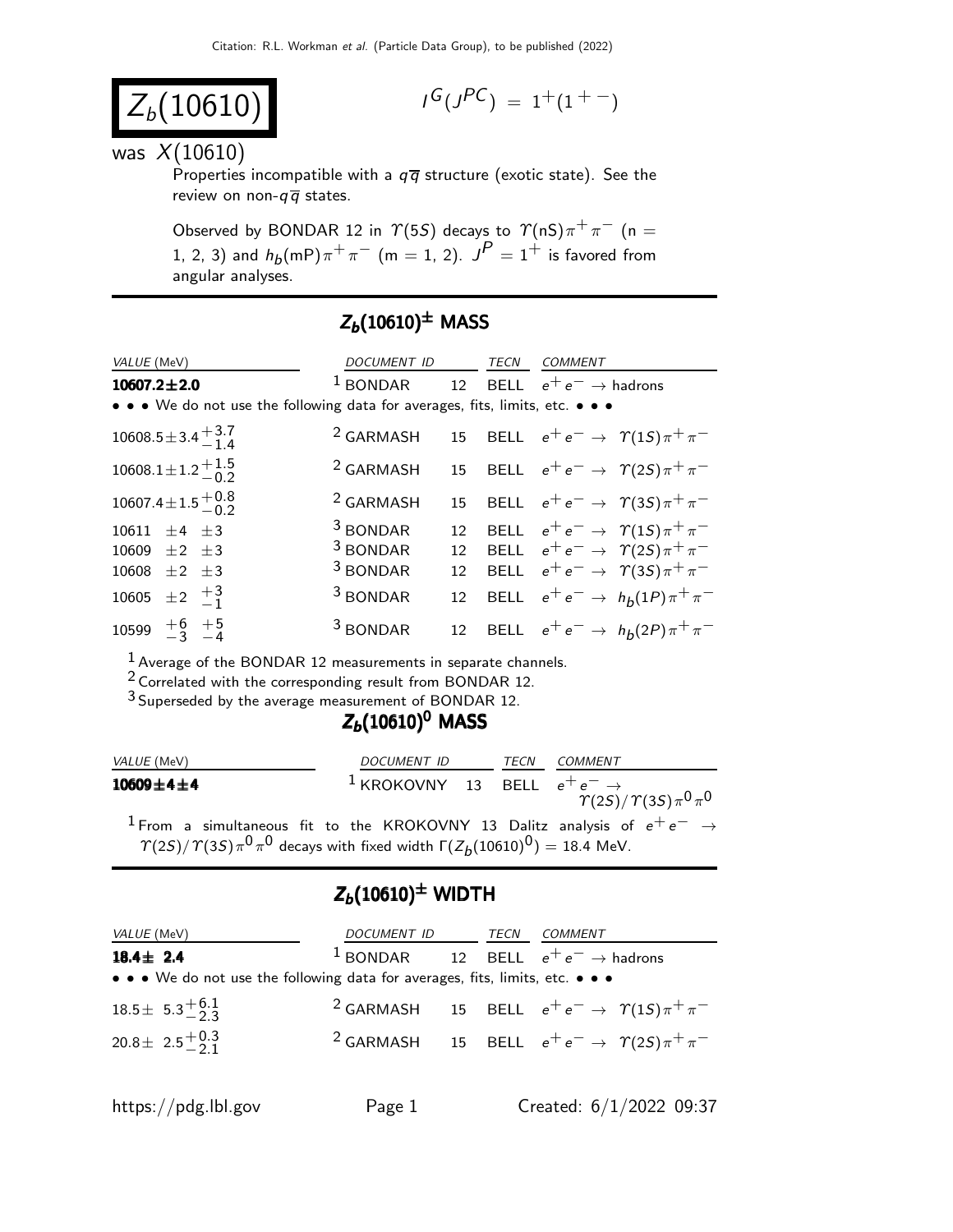| $18.7\pm 3.4^{+2.5}_{-1.3}$       | <sup>2</sup> GARMASH 15 BELL $e^+e^- \rightarrow \gamma(35)\pi^+\pi^-$ |  |                                                   |
|-----------------------------------|------------------------------------------------------------------------|--|---------------------------------------------------|
| 22.3 ± $7.7^{+3.0}_{-4.0}$        | <sup>3</sup> BONDAR 12 BELL $e^+e^- \rightarrow \gamma(1S)\pi^+\pi^-$  |  |                                                   |
| 24.2 ± $3.1^{+2.0}_{-3.0}$        | $3$ BONDAR                                                             |  | 12 BELL $e^+e^- \rightarrow \gamma(2S)\pi^+\pi^-$ |
| $17.6 \pm 3.0 \pm 3.0$            | $3$ BONDAR                                                             |  | 12 BELL $e^+e^- \rightarrow \gamma(35)\pi^+\pi^-$ |
| $11.4 + 4.5 + 2.1$<br>$3.9 - 1.2$ | $3$ BONDAR                                                             |  | 12 BELL $e^+e^- \to h_b(1P)\pi^+\pi^-$            |
| $13 + 10 + 9$<br>$-8 - 7$         | <sup>3</sup> BONDAR 12 BELL $e^+e^- \rightarrow h_b(2P)\pi^+\pi^-$     |  |                                                   |

 $\frac{1}{2}$  Average of the BONDAR 12 measurements in separate channels.

 $2$  Correlated with the corresponding result from BONDAR 12.

3 Superseded by the average measurement of BONDAR 12.

|            | Mode                                                                | Fraction $(\Gamma_i/\Gamma)$         |
|------------|---------------------------------------------------------------------|--------------------------------------|
| $\Gamma_1$ | $\gamma(15)\pi^+$                                                   | $(5.4^{+1.9}_{-1.5}) \times 10^{-3}$ |
|            | $\Gamma_2$ $\Upsilon(15)\pi^0$                                      | not seen                             |
|            | $\Gamma_3$ $\gamma(2S)\pi^+$                                        | $(3.6\frac{+1.1}{0.8})\%$            |
|            | $\Gamma_4$ $\gamma(2S)\pi^0$                                        | seen                                 |
|            | $\Gamma_5$ $\gamma$ (3S) $\pi$ <sup>+</sup>                         | $(2.1\frac{+0.8}{0.6})$ %            |
|            | $\Gamma_6$ $\gamma$ (3S) $\pi$ <sup>0</sup>                         | seen                                 |
|            | $\Gamma_7$ $h_b(1P)\pi^+$                                           | $(3.5\frac{+1.2}{0.9})\%$            |
|            | $\Gamma_8$ $h_b(2P)\pi^+$                                           | $(4.7+1.7-1.3)$ %                    |
|            | $\Gamma_9$ $B^+\overline{B}^0$                                      | not seen                             |
|            | $\Gamma_{10}$ $B^+ \overline{B}{}^{*0} + B^{*+} \overline{B}{}^{0}$ | $(85.6 \frac{+2.1}{2.9})$ %          |

## $Z_b(10610)$  DECAY MODES

# $Z_b(10610)$  BRANCHING RATIOS

| $\Gamma(\Upsilon(1S)\pi^+) / \Gamma_{\text{total}}$                                                                                                                                                                                                      |                                                                                             |             |                                                   |                                                            |
|----------------------------------------------------------------------------------------------------------------------------------------------------------------------------------------------------------------------------------------------------------|---------------------------------------------------------------------------------------------|-------------|---------------------------------------------------|------------------------------------------------------------|
| VALUE (units $10^{-3}$ )                                                                                                                                                                                                                                 | DOCUMENT ID                                                                                 | <b>TECN</b> | <i>COMMENT</i>                                    |                                                            |
| $5.4 + 1.6 + 1.1$<br>$-1.3 - 0.8$                                                                                                                                                                                                                        | $^1$ GARMASH $\qquad$ 16 $\qquad$ BELL $e^+e^- \rightarrow \pi^- B^+ \overline{B}{}^{*0}$ , |             | $\pi$ <sup>-</sup> R <sup>0</sup> R <sup>*+</sup> |                                                            |
| • • • We do not use the following data for averages, fits, limits, etc. • • •                                                                                                                                                                            |                                                                                             |             |                                                   |                                                            |
| seen                                                                                                                                                                                                                                                     | GARMASH 15 BELL $e^+e^- \rightarrow \gamma(1S)\pi^+\pi^-$                                   |             |                                                   |                                                            |
| seen                                                                                                                                                                                                                                                     | BONDAR                                                                                      |             |                                                   | 12 BELL $e^+e^- \rightarrow \gamma(1S)\pi^+\pi^-$          |
| <sup>1</sup> Assuming the $Z_b(10610)$ decay width is saturated by the channels $\pi^+$ $\Upsilon$ (1S, 2S, 3S),<br>$\pi^+ h_b(1P, 2P)$ , and $B^+ \overline{B}^{*0} + \overline{B}^0 B^{*+}$ , and using the results from BONDAR 12 and<br>MIZUK $16$ . |                                                                                             |             |                                                   |                                                            |
| $\Gamma(\Upsilon(1S)\pi^0)/\Gamma_{\rm total}$                                                                                                                                                                                                           |                                                                                             |             |                                                   | $\Gamma_2/\Gamma$                                          |
| VALUE                                                                                                                                                                                                                                                    | DOCUMENT ID                                                                                 | TECN        | <b>COMMENT</b>                                    |                                                            |
| not seen                                                                                                                                                                                                                                                 |                                                                                             |             |                                                   | KROKOVNY 13 BELL $e^+e^- \rightarrow \gamma(1S)\pi^0\pi^0$ |

https://pdg.lbl.gov Page 2 Created: 6/1/2022 09:37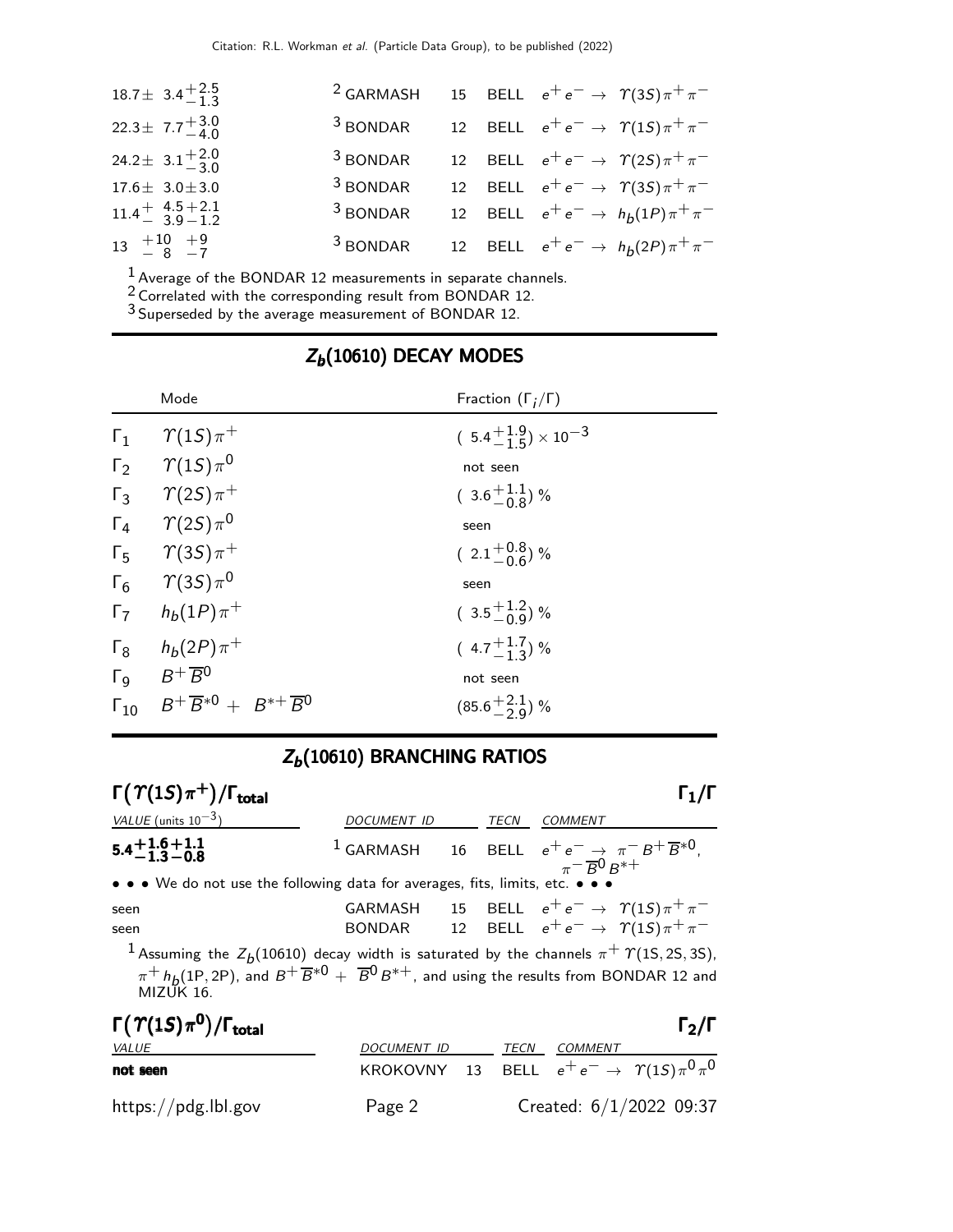| $\Gamma(\Upsilon(2S)\pi^+)/\Gamma_{\text{total}}$                             |             |      | $\Gamma_3/\Gamma$                                                                                                |
|-------------------------------------------------------------------------------|-------------|------|------------------------------------------------------------------------------------------------------------------|
| VALUE (units $10^{-2}$ )                                                      | DOCUMENT ID | TECN | <b>COMMENT</b>                                                                                                   |
| $3.62 + 0.76 + 0.79$<br>-0.59 -0.53                                           |             |      | <sup>1</sup> GARMASH 16 BELL $e^+e^- \rightarrow \pi^- B^+ \overline{B}^{*0}$ ,<br>$\pi^- \overline{B}^0 B^{*+}$ |
| • • • We do not use the following data for averages, fits, limits, etc. • • • |             |      |                                                                                                                  |
| seen                                                                          |             |      | GARMASH 15 BELL $e^+e^- \rightarrow \gamma(2S)\pi^+\pi^-$                                                        |
| seen                                                                          | BONDAR      |      | 12 BELL $e^+e^- \rightarrow \gamma (25) \pi^+ \pi^-$                                                             |
|                                                                               |             |      | <sup>1</sup> Assuming the $Z_b(10610)$ decay width is saturated by the channels $\pi^+$ $\Upsilon(15, 25, 35)$ , |

 $\pi^{+}$  h<sub>b</sub>(1P, 2P), and  $B^{+}\overline{B}^{*0}$  +  $\overline{B}^{0}B^{*+}$ , and using the results from BONDAR 12 and MIZUK 16.

|--|--|--|--|--|

| $\Gamma(\Upsilon(2S)\pi^0)/\Gamma_{\rm total}$                                                                                |                                                                         |  | $\Gamma_{4}/\Gamma$ |
|-------------------------------------------------------------------------------------------------------------------------------|-------------------------------------------------------------------------|--|---------------------|
| <i>VALUE</i>                                                                                                                  | DOCUMENT ID TECN COMMENT                                                |  |                     |
| seen                                                                                                                          | <sup>1</sup> KROKOVNY 13 BELL $e^+e^- \rightarrow \gamma(25)\pi^0\pi^0$ |  |                     |
| <sup>1</sup> Combined significance in $e^+e^- \to \gamma(2S)/\gamma(3S)\pi^0\pi^0$ , including systematics, of 6.5 $\sigma$ . |                                                                         |  |                     |

| $\Gamma(\Upsilon(3S)\pi^+)$ / $\Gamma_{\rm total}$                                                                |                    |      | $\Gamma_5/\Gamma$                                                                                                          |
|-------------------------------------------------------------------------------------------------------------------|--------------------|------|----------------------------------------------------------------------------------------------------------------------------|
| VALUE (units $10^{-2}$ )                                                                                          | <b>DOCUMENT ID</b> | TECN | <i>COMMENT</i>                                                                                                             |
| $2.15 + 0.55 + 0.60$<br>-0.42 -0.43                                                                               |                    |      | <sup>1</sup> GARMASH 16 BELL $e^+e^- \rightarrow \pi^-B^+\overline{B}^{*0}$<br>$_{\pi}$ – $_{\text{B}}$ 0 $_{\text{B}}$ *+ |
| $\bullet \bullet \bullet$ We do not use the following data for averages fits limits etc $\bullet \bullet \bullet$ |                    |      |                                                                                                                            |

• We do not use the following data for averages, fits, limits, etc. • • •

| seen | GARMASH 15 BELL $e^+e^- \rightarrow \gamma(3S)\pi^+\pi^-$ |  |  |
|------|-----------------------------------------------------------|--|--|
| seen | BONDAR 12 BELL $e^+e^- \rightarrow \gamma(35)\pi^+\pi^-$  |  |  |

 $^1$  Assuming the  $Z_b(10610)$  decay width is saturated by the channels  $\pi^+$   $\varUpsilon(1\text{S}, 2\text{S}, 3\text{S})$ ,  $\pi^+ h_b(1P, 2P)$ , and  $B^+ \overline{B}{}^* 0 + \overline{B}{}^0 B^{*+}$ , and using the results from BONDAR 12 and MIZUK 16.

| $\Gamma(\varUpsilon(3S)\pi^{\mathbf{0}})/\Gamma_{\text{total}}$                                                               |                                                                         |  | $\Gamma_6/\Gamma$ |
|-------------------------------------------------------------------------------------------------------------------------------|-------------------------------------------------------------------------|--|-------------------|
| <i>VALUE</i>                                                                                                                  | DOCUMENT ID TECN COMMENT                                                |  |                   |
| seen                                                                                                                          | <sup>1</sup> KROKOVNY 13 BELL $e^+e^- \rightarrow \gamma(35)\pi^0\pi^0$ |  |                   |
| <sup>1</sup> Combined significance in $e^+e^- \to \gamma(2S)/\gamma(3S)\pi^0\pi^0$ , including systematics, of 6.5 $\sigma$ . |                                                                         |  |                   |

| $\Gamma(h_b(1P)\pi^+)$ / $\Gamma_{\text{total}}$                              |             |      | $\Gamma_7/\Gamma$                                                                                                |
|-------------------------------------------------------------------------------|-------------|------|------------------------------------------------------------------------------------------------------------------|
| VALUE (units $10^{-2}$ )                                                      | DOCUMENT ID | TECN | COMMENT                                                                                                          |
| $3.45 + 0.87 + 0.86$<br>-0.71 - 0.63                                          |             |      | <sup>1</sup> GARMASH 16 BELL $e^+e^- \rightarrow \pi^- B^+ \overline{B}^{*0}$ ,<br>$\pi^- \overline{B}^0 B^{*+}$ |
| • • • We do not use the following data for averages, fits, limits, etc. • • • |             |      |                                                                                                                  |
|                                                                               |             |      |                                                                                                                  |

| possibly seen | $2$ MIZUK  |  | 16 BELL $e^+e^- \to h_b(1P)\pi^+\pi^-$ |
|---------------|------------|--|----------------------------------------|
| seen          | $3$ BONDAR |  | 12 BELL $e^+e^- \to h_b(1P)\pi^+\pi^-$ |

 $^1$  Assuming the  $Z_b(10610)$  decay width is saturated by the channels  $\pi^+$   $\varUpsilon(1\text{S},2\text{S},3\text{S})$ ,  $\pi^{+}$   $h_b$ (1P, 2P), and  $B^{+}\overline{B}^{*0}$  +  $\overline{B}^{0}$   $B^{*+}$ , and using the results from BONDAR 12 and MIZUK 16.<br><sup>2</sup> Using e<sup>+</sup> e<sup>-</sup> energies near the 7(11020).

 $3$  Using  $e^+e^-$  energies near the  $\gamma$ (10860).